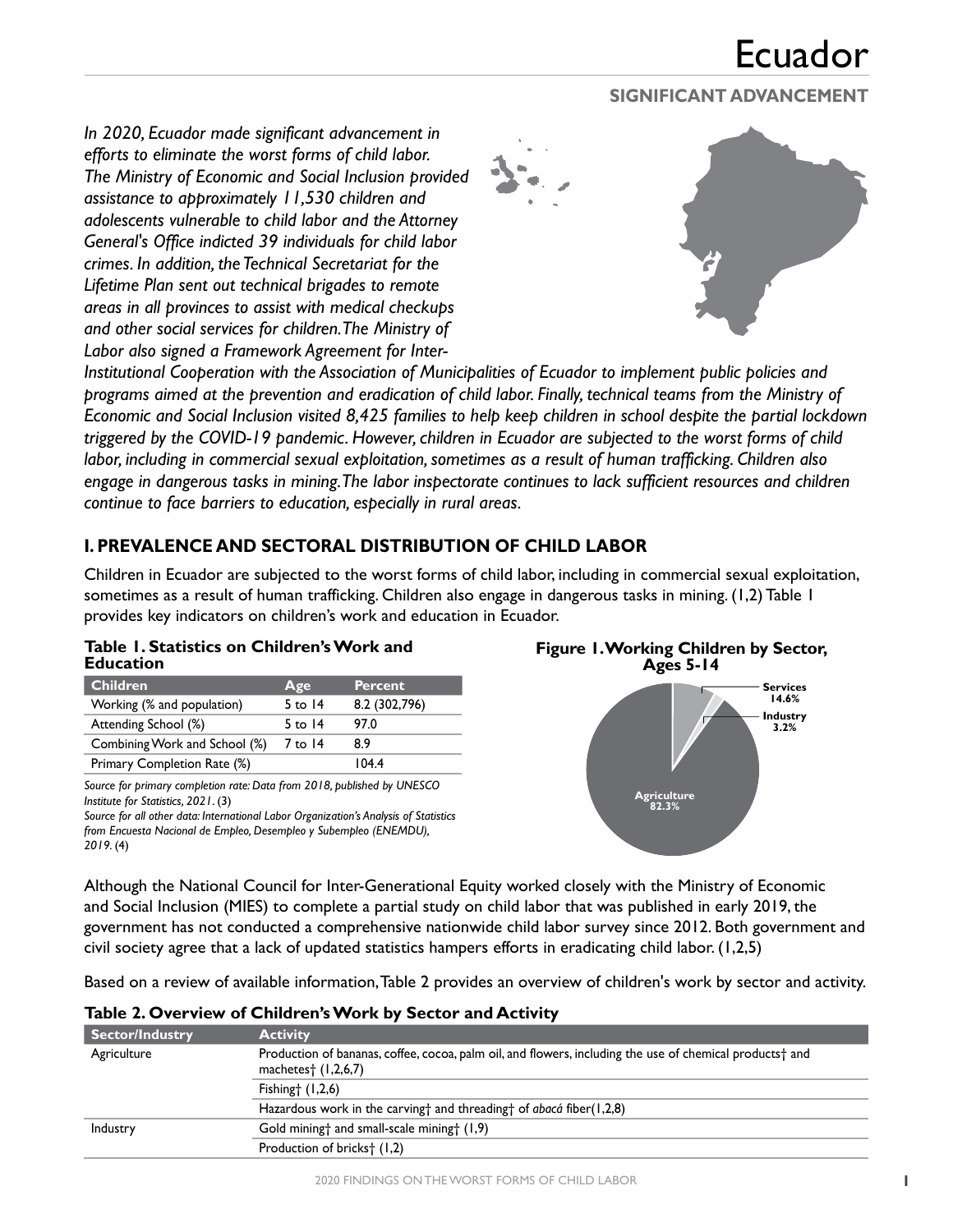## **SIGNIFICANT ADVANCEMENT**

| <b>Sector/Industry</b>                     | <b>Activity</b>                                                                                                                                                                              |
|--------------------------------------------|----------------------------------------------------------------------------------------------------------------------------------------------------------------------------------------------|
| Industry                                   | Construction, <sup>+</sup> including loading construction materials, mixing materials to make concrete, and<br>brickwork (1,2,6,10)                                                          |
| <b>Services</b>                            | Domestic work† (1,2,11)                                                                                                                                                                      |
|                                            | Street work, including begging, shoe shining, selling newspapers, and vending (1,12-14)                                                                                                      |
| Categorical Worst Forms of<br>Child Labor‡ | Commercial sexual exploitation, sometimes as a result of human trafficking (1,2,12,15)                                                                                                       |
|                                            | Use in illicit activities, including drug trafficking and robbery (1,5,16,17)                                                                                                                |
|                                            | Recruitment of children by Colombian non-state armed groups for use in armed conflict, sometimes as a result<br>of human trafficking (9,16,17)                                               |
|                                            | Use in the production of pornography $(1,2,16,18)$                                                                                                                                           |
|                                            | Forced labor in banana and palm plantations, floriculture, mining; and in domestic work, street vending, and<br>begging, each sometimes as a result of human trafficking (1,5,9,15,16,19,20) |

### **Table 2. Overview of Children's Work by Sector and Activity (Cont.)**

† Determined by national law or regulation as hazardous and, as such, relevant to Article 3(d) of ILO C. 182. ‡ Child labor understood as the worst forms of child labor *per se* under Article 3(a)–(c) of ILO C. 182.

Civil society and government sources reported incidences of Peruvian adolescents being recruited under false promises of employment into forced labor in illegal mines in Ecuador. (9,18,21) Migrant and refugee children from Colombia and Venezuela are particularly vulnerable to street work, including forced begging. They are also vulnerable to exploitative labor practices in some parts of the fishing sector in the coastal region and artisanal mining in southern Ecuador and in the northern province of Imbabura. (1,2,9,12,16) Indigenous children between the ages of 6 and 10 from the highlands are victims of trafficking in forced begging in Guayaquil and Quito, initially under false promises of employment. (1,7,22)

Migrant and refugee children from other Latin American countries, girls from poor families, and indigenous and Afro-Ecuadorian girls are used in child prostitution. (1,2,15,17) Child prostitution in Ecuador also occurs near illegal mining sites. (1,2,10,22) Venezuelan, Colombian, and Peruvian girls are victims of sex trafficking in Ecuador. (1,2,12,17) Networks for commercial sexual exploitation, including sex trafficking, also recruit children from schools, and, increasingly, through social media platforms that encourage children to recruit their friends and classmates. (16,18) On Ecuador's northern border, traffickers force children into criminality, recruiting them to engage in drug trafficking and robbery. (1,2,17)

Despite education being free in Ecuador, children face barriers to accessing education, including having to pay for uniforms and textbooks, lack of space and teachers, inadequate school infrastructure, teen pregnancy, and lack of transportation for children who must attend schools far from their homes. (1,2,9,23) The lack of schools in rural areas specifically affects indigenous and refugee children, who must travel long distances to attend school. (2,9) Many indigenous children abandon school early, both in rural and urban areas. (6) This situation worsened due to the COVID-19 pandemic, as all in-person education activities were canceled affecting an estimated 4.6 million students. These students were supposed to shift to an online distance-learning method but lack of access to Internet and electronic devices increased absentee and dropout rates, especially in rural areas. (2) Reports indicate that at least 100,000 children did not register for school for the 2020–2021 academic year, partially due to a lack of access to digital devices to continue remote education. (2) Reports indicate that as many as 65 percent of school-age Venezuelan refugee and migrant children are not enrolled in Ecuador's educational system. While identity documents are not required for attending school, some local officials demanded these documents for processing enrollment applications for refugee and migrant children. (2,24)

## **II. LEGAL FRAMEWORK FOR CHILD LABOR**

Ecuador has ratified all key international conventions concerning child labor (Table 3).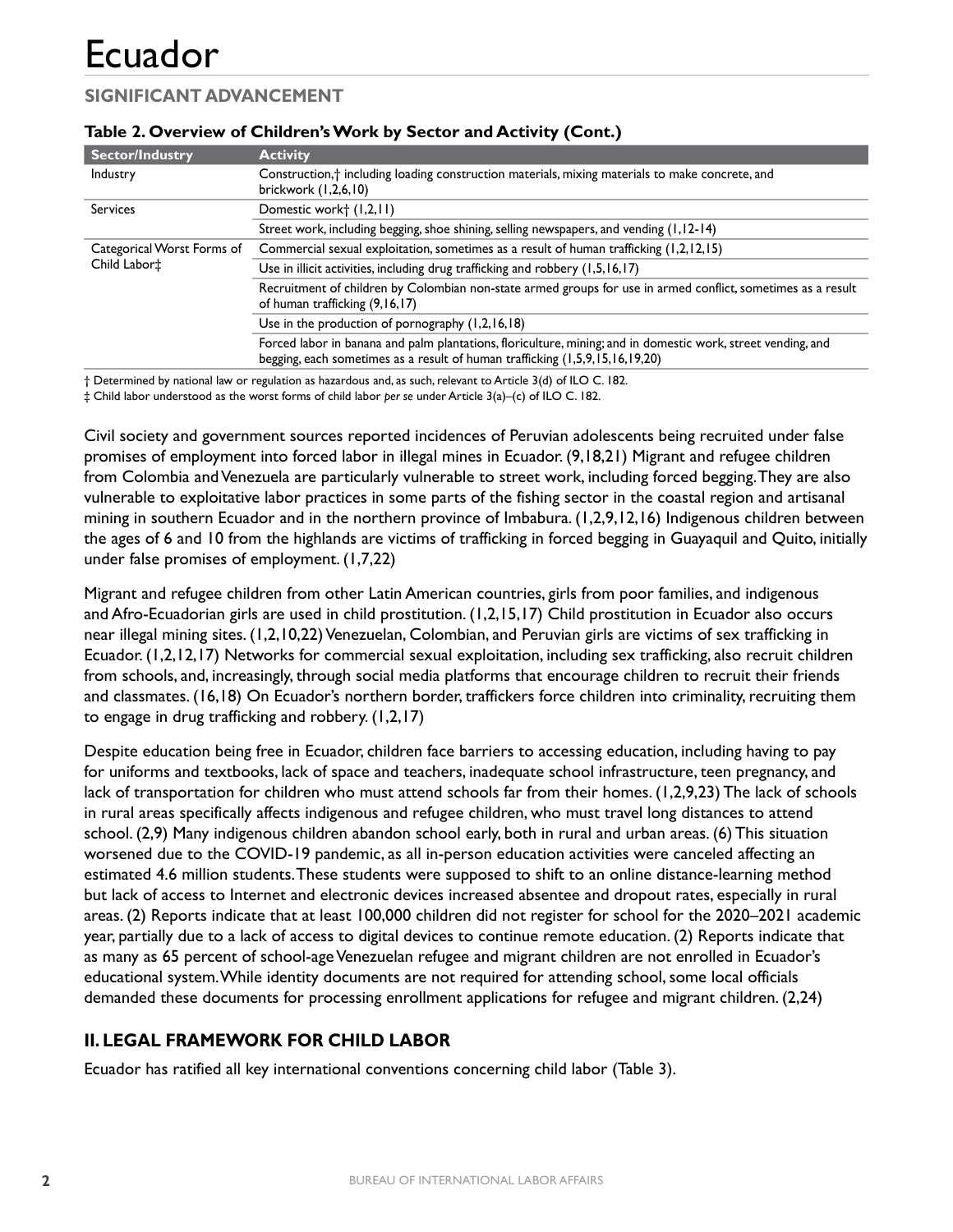### **SIGNIFICANT ADVANCEMENT**

### **Table 3. Ratification of International Conventions on Child Labor**

|  | <b>Convention</b>                                                                          | <b>Ratification</b> |
|--|--------------------------------------------------------------------------------------------|---------------------|
|  | ILO C. 138, Minimum Age                                                                    |                     |
|  | ILO C. 182, Worst Forms of Child Labor                                                     |                     |
|  | UN CRC                                                                                     |                     |
|  | UN CRC Optional Protocol on Armed Conflict                                                 |                     |
|  | UN CRC Optional Protocol on the Sale of Children, Child Prostitution and Child Pornography |                     |
|  | Palermo Protocol on Trafficking in Persons                                                 |                     |

The government's laws and regulations are in line with relevant international standards (Table 4).

| <b>Standard</b>                                                                            | <b>Meets</b><br><b>International</b><br><b>Standards</b> | Age | Legislation                                                                                                                    |
|--------------------------------------------------------------------------------------------|----------------------------------------------------------|-----|--------------------------------------------------------------------------------------------------------------------------------|
| Minimum Age for Work                                                                       | Yes                                                      | 15  | Article 46 of the Constitution; Article 82 of the Childhood and Adolescence<br>Code (23,25)                                    |
| Minimum Age for Hazardous<br>Work                                                          | Yes                                                      | 18  | Article 87 of the Childhood and Adolescence Code (25)                                                                          |
| Identification of Hazardous<br>Occupations or Activities<br><b>Prohibited for Children</b> | Yes                                                      |     | Articles 5, 6, and 8 of Resolution No. 016 of 2008; Article 5 of Ministerial Accord<br>MDT-2015-0131 (26,27)                   |
| Prohibition of Forced Labor                                                                | Yes                                                      |     | Articles 82, 91, 105, and 213 of the Integral Penal Code (28)                                                                  |
| Prohibition of Child Trafficking                                                           | Yes                                                      |     | Articles 47, 91, and 92 of the Integral Penal Code; Article 117 of the Organic Law<br>on Human Mobility (28,29)                |
| Prohibition of Commercial<br>Sexual Exploitation of Children                               | Yes                                                      |     | Articles 91 and 100-104 of the Integral Penal Code (28)                                                                        |
| Prohibition of Using Children<br>in Illicit Activities                                     | Yes                                                      |     | Articles 47, 219, and 220 of the Integral Penal Code (28)                                                                      |
| Minimum Age for Voluntary<br><b>State Military Recruitment</b>                             | Yes                                                      | 18  | Article 57 of the Childhood and Adolescence Code; Article 161 of the<br>Constitution (23,25)                                   |
| Prohibition of Compulsory<br>Recruitment of Children by<br>(State) Military                | $N/A^*$                                                  |     |                                                                                                                                |
| Prohibition of Military<br>Recruitment by Non-state<br><b>Armed Groups</b>                 | Yes                                                      |     | Article 127 of the Penal Code; Article 57 of the Childhood and Adolescence<br>Code; Article 161 of the Constitution (23,25,28) |
| <b>Compulsory Education Age</b>                                                            | Yes                                                      | 15  | Article 38, 42, and 43 of the Organic Intercultural Education Law (24)                                                         |
| Free Public Education                                                                      | Yes                                                      |     | Article 4 of the Organic Intercultural Education Law; Chapter 5, Article 28 of the<br>Constitution (23,24)                     |

#### **Table 4. Laws and Regulations on Child Labor**

\* No conscription (23)

### **III. ENFORCEMENT OF LAWS ON CHILD LABOR**

The government has established institutional mechanisms for the enforcement of laws and regulations on child labor (Table 5). However, gaps exist within the authority of enforcement agencies that may hinder adequate enforcement of their child labor laws.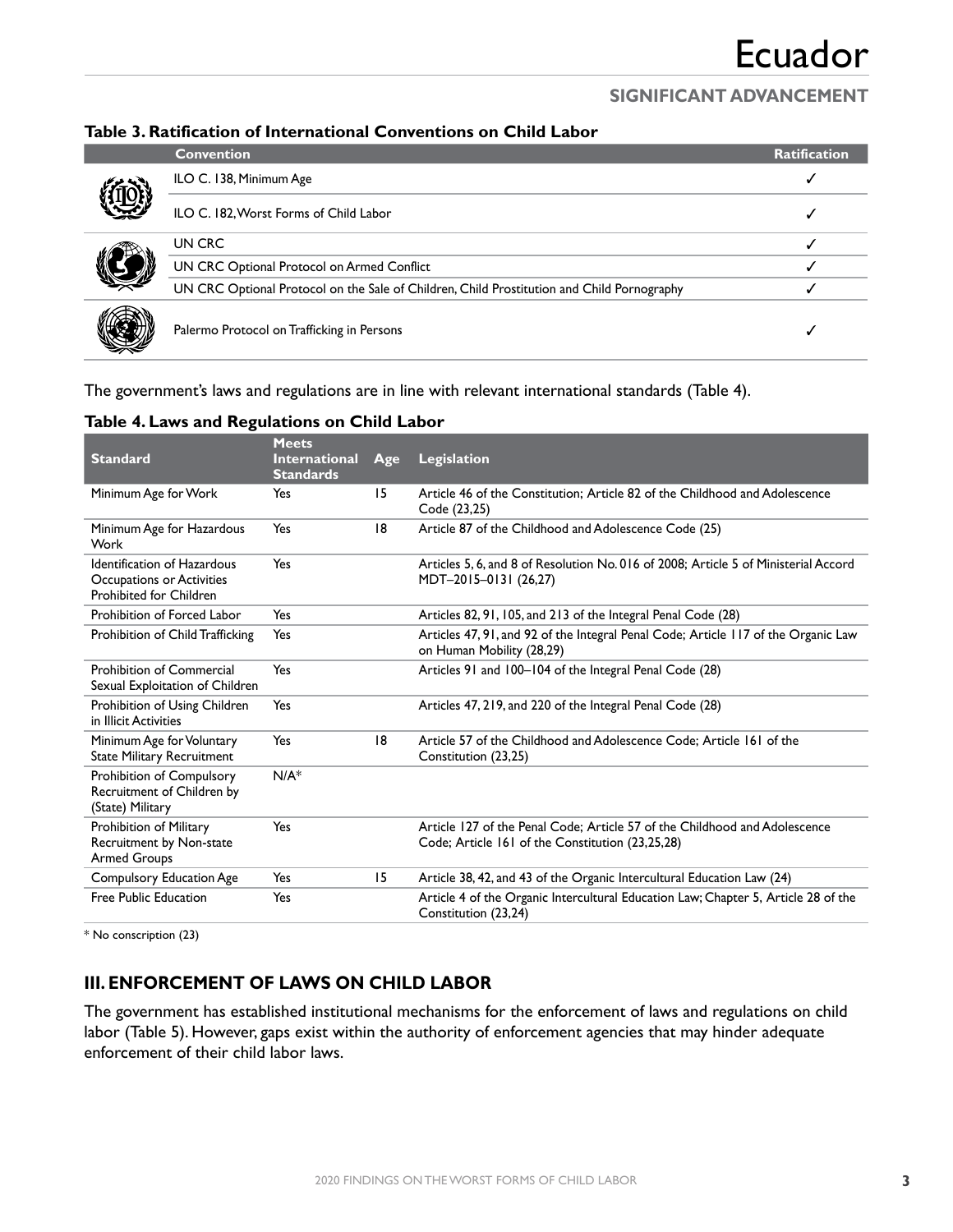## **SIGNIFICANT ADVANCEMENT**

### **Table 5. Agencies Responsible for Child Labor Law Enforcement**

| <b>Organization/Agency</b>                                                                                        | <b>Role</b>                                                                                                                                                                                                                                                                                                                                                                                                                                                                                                                                                                                                   |
|-------------------------------------------------------------------------------------------------------------------|---------------------------------------------------------------------------------------------------------------------------------------------------------------------------------------------------------------------------------------------------------------------------------------------------------------------------------------------------------------------------------------------------------------------------------------------------------------------------------------------------------------------------------------------------------------------------------------------------------------|
| Ministry of Labor (MOL)                                                                                           | Enforces child labor laws. Through the National Project to Eradicate Child Labor (PETI), monitors and<br>identifies cases of child labor; assesses penalties; promotes public awareness campaigns to prevent child<br>labor; provides technical assistance to local governments on child labor; and identifies victims of child labor<br>for the Ministry of Economic and Social Inclusion (MIES) to provide social services. (2) Using the Unified<br>System of Registration of Child Labor (SURTI), collects information on child laborers and refers children to<br>appropriate government services. (1,2) |
| Ministry of Social and Economic<br>Inclusion (MIES), Office of<br>Special Protection to Vulnerable<br>Populations | Conducts routine inspections in the informal sector for child labor and provides remediation services to<br>child laborers and their families. (1,9) Through its Office of Special Protection to Vulnerable Populations,<br>maintains a national anti-child labor program involving coordination with civil society organizations and<br>local governments. (1,2) Finances the activities of these organizations at the local level and focuses on<br>familial child labor and child labor in the informal sector. (2)                                                                                        |
| <b>Attorney General's Office</b><br>(AGO)                                                                         | Enforces criminal laws against child labor, hazardous child labor, commercial sexual exploitation, and<br>human trafficking. (9,30) The AGO's Specialized Victim Witness Protection Program provides immediate<br>support and shelter to victims and witnesses willing to press charges and testify against their abusers, and<br>coordinates referrals for further assistance with other government agencies. (9)                                                                                                                                                                                            |
| Ministry of Government (MOG)                                                                                      | Oversees and evaluates all police actions, including the National Police Unit for Crimes against Children<br>and Adolescents (DINAPEN). (9,21) DINAPEN investigates all crimes against children, including abuse,<br>sexual exploitation, sex tourism, smuggling, kidnapping, exploitative child labor, and forced labor. (9,31)<br>DINAPEN's National Investigative Unit against Trafficking in Persons and Illicit Smuggling of Migrants also<br>investigates child trafficking cases, assists victims, and arrests traffickers. (32)                                                                       |
| Office of the Prosecutor                                                                                          | Tries cases related to the worst forms of child labor. (1)                                                                                                                                                                                                                                                                                                                                                                                                                                                                                                                                                    |

#### *Labor Law Enforcement*

In 2020, labor law enforcement agencies in Ecuador took actions to combat child labor (Table 6). However, gaps exist within the operations of the Ministry of Labor (MOL) that may hinder adequate labor law enforcement, including human resource allocation.

| <b>Overview of Labor Law Enforcement</b>                                           | 2019           | 2020           |  |
|------------------------------------------------------------------------------------|----------------|----------------|--|
| Labor Inspectorate Funding                                                         | \$4,171,420(1) | \$2,874,793(2) |  |
| Number of Labor Inspectors                                                         | 214(1)         | 160(2)         |  |
| Inspectorate Authorized to Assess Penalties                                        | Yes (33)       | Yes $(2,33)$   |  |
| Initial Training for New Labor Inspectors                                          | Yes $(1)$      | Yes $(2)$      |  |
| Training on New Laws Related to Child Labor                                        | $N/A$ (I)      | N/A(2)         |  |
| <b>Refresher Courses Provided</b>                                                  | Yes $(1)$      | Yes $(2)$      |  |
| Number of Labor Inspections Conducted                                              | 25,280(1)      | 7,559(2)       |  |
| Number Conducted at Worksite                                                       | 25,280(1)      | 7.559(2)       |  |
| Number of Child Labor Violations Found                                             | 53 $(1)$       | 6(2)           |  |
| Number of Child Labor Violations for Which Penalties Were Imposed                  | 4(1)           | 3(2)           |  |
| Number of Child Labor Penalties Imposed that Were Collected                        | 7(1)           | 3(2)           |  |
| Routine Inspections Conducted                                                      | Yes $(1)$      | Yes (34)       |  |
| Routine Inspections Targeted                                                       | Yes $(1)$      | Yes $(2)$      |  |
| Unannounced Inspections Permitted                                                  | Yes (33)       | Yes (33)       |  |
| Unannounced Inspections Conducted                                                  | Yes $(1)$      | Yes $(2)$      |  |
| <b>Complaint Mechanism Exists</b>                                                  | Yes $(1)$      | Yes $(2)$      |  |
| Reciprocal Referral Mechanism Exists Between Labor Authorities and Social Services | Yes (1)        | Yes $(2)$      |  |

#### **Table 6. Labor Law Enforcement Efforts Related to Child Labor**

As of November 2020, officials conducted 284 inspections specifically related to child labor complaints, though the overall number of inspections was greatly reduced due to nationwide mobilization restrictions under the pandemic. (2) Officials from the National Project to Eradicate Child Labor (PETI) also accompanied labor inspectors for 3,845 verifications and labor inspections not specific to child labor to determine whether companies were hiring children. During these verifications, PETI officials also provided technical advice on current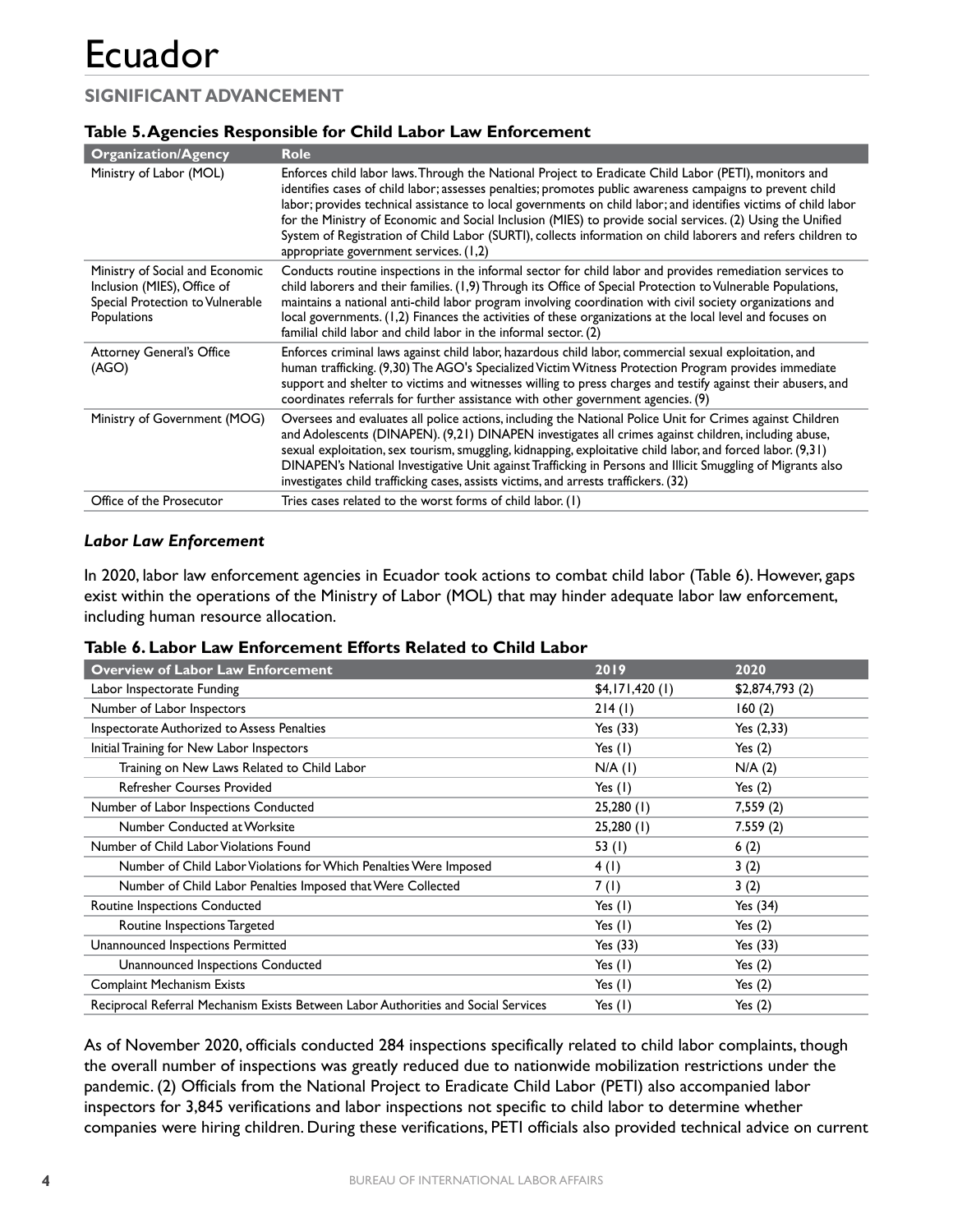## **SIGNIFICANT ADVANCEMENT**

legal regulations and the process of hiring adolescents between 15 and 17 years of age in permitted activities. (2) MOL officials reported the identification of 346 children in child labor conditions in 2020 as a result of labor inspections, though they did not provide information on how many children were removed from child labor situations. (2) MIES also reported it had assisted approximately 11,530 children and adolescents vulnerable to child labor. (2)

In 2020, there were 160 labor inspectors in the country, a decrease of 54 inspectors from 2019. There are also no inspectors in the country dedicated only to child labor issues. (2) The number of labor inspectors is likely insufficient for the size of Ecuador's workforce, which includes over 8 million workers. According to the ILO's technical advice of 1 inspector for every 15,000 workers in developing economies, Ecuador would employ about 534 labor inspectors. (1,2,35,36) During the reporting period, there was also a significant reduction in the amount of funding dedicated to the labor inspectorate. This reduction in funding was due to governmentwide budget cuts prompted by the pandemic. (2) MOL acknowledged that this sort of unannounced budget cuts complicated their planning and program execution efforts during the reporting year. (2) Research also indicates that inspectors' coverage of the agricultural sector is insufficient, even though most children work in this sector. (9)

The MOL also reported that the labor inspectorate lacked the necessary resources, such as transportation and equipment, to fulfill its mandate. (1) Furthermore, inspectors do not have sufficient knowledge of child labor laws and lack training on identifying victims of trafficking in persons. (1,16,18) According to the MOL, Ecuador's labor inspectors focus primarily on formal sector employment. (1,37) Although Ecuadorian laws and regulations governing child labor are comprehensive, those regarding hazardous work are not enforced equally in rural areas and family-run businesses. (2,9,37)

The government does not publish information from the Unified System of Registration of Child Labor (SURTI). (9,18)

### *Criminal Law Enforcement*

In 2020, criminal law enforcement agencies in Ecuador took actions to combat child labor (Table 7). However, gaps exist within the operations of the criminal enforcement agencies that may hinder adequate criminal law enforcement, including a lack of training for criminal investigators on the worst forms of child labor.

| <b>Overview of Criminal Law Enforcement</b>                                           | 2019        | 2020           |
|---------------------------------------------------------------------------------------|-------------|----------------|
| Initial Training for New Criminal Investigators                                       | Yes $(1)$   | Yes $(2)$      |
| Training on New Laws Related to the Worst Forms of Child Labor                        | $N/A$ (1)   | N/A(2)         |
| <b>Refresher Courses Provided</b>                                                     | Yes $(1)$   | Yes $(34)$     |
| Number of Investigations                                                              | 172(1)      | 330(2)         |
| Number of Violations Found                                                            | Unknown (1) | Unknown (2,34) |
| Number of Prosecutions Initiated                                                      | 103(1)      | 277(2)         |
| <b>Number of Convictions</b>                                                          | Unknown (1) | Unknown (2)    |
| Imposed Penalties for Violations Related to the Worst Forms of Child Labor            | Yes $(1)$   | Yes $(2)$      |
| Reciprocal Referral Mechanism Exists Between Criminal Authorities and Social Services | Yes $(1)$   | Yes $(2)$      |

**Table 7. Criminal Law Enforcement Efforts Related to Child Labor**

In 2020, the Ministry of Government (MOG) conducted various trainings for investigators in the context of broader trafficking in persons trainings, but they did not conduct specific child labor-related trainings. (2) The State's Attorney General executed several virtual and in-person training sessions through the Directorate of Training and Mission Strengthening during the reporting period. In February and March, officials offered training on conducting specialized forensic interviews with minors and sexual violence victims. (2) In total, 49 prosecutors and support staff attended. (2) In August and November 2020, officials taught the advanced course on children and adolescents' rights online, emphasizing the border population. Nine public officials participated from the provinces of Carchi and Esmeraldas. (2)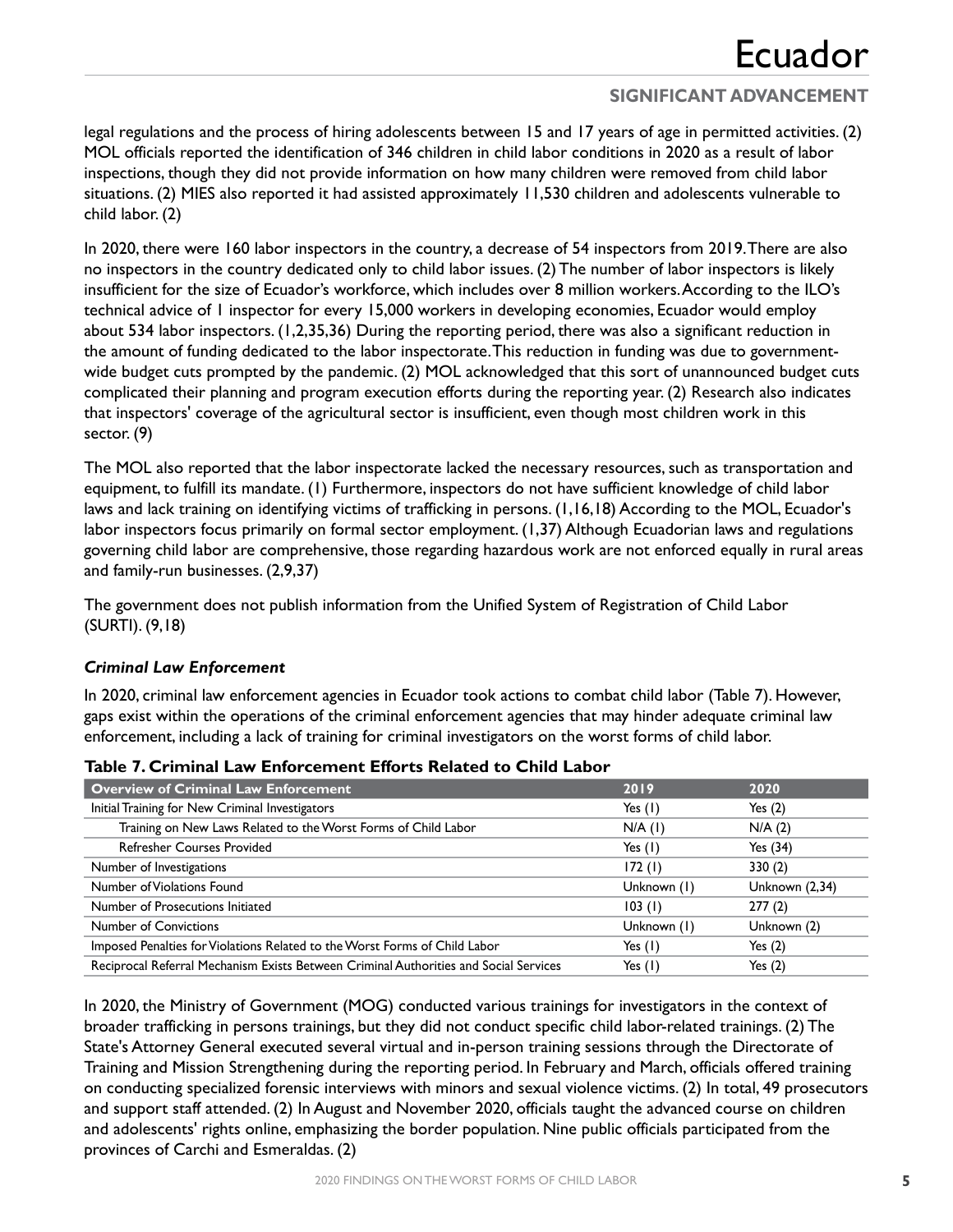## **SIGNIFICANT ADVANCEMENT**

During the reporting period, MOG's Human Trafficking Investigation Unit investigated 16 cases of trafficking in persons for sexual exploitation and one for labor exploitation. The National Police Unit for Crime against Children and Adolescents (DINAPEN) investigated six cases regarding forced labor or other forms of labor exploitation and one case of trafficking for labor exploitation. (2) In addition, DINAPEN's Child and Adolescents Protection Unit reported 43 new investigations in 2020, including 7 for trafficking in persons for sexual exploitation and 1 for labor exploitation. No information on the number of victims was available to be included in this report. (2) The Attorney General's Office reported that 39 individuals were indicted for child labor crimes. However, the government did not provide information on the exact number of violations found and convictions made for the worst forms of child labor in 2020 for inclusion in this report. (2) Additionally, the Specialized Victim Witness Protection Program rescued six minors from trafficking related to sexual exploitation through November. It also provided social services to 20 children in 2020 in the provinces of Sucumbios, Pichincha, Napo, El Oro, Azuay, Guayas, and Tungurahua. (2)

The Attorney General's Office reported that the budget allocated to SPAVT between 2014 and 2020 decreased consistently, from \$1,165,259 in 2014 to \$256,916 in 2020. (2) Civil society reports that the National Investigative Unit and DINAPEN lack resources to adequately investigate trafficking in persons cases. (32)

A reciprocal referral mechanism exists between law enforcement and social services for victims of human trafficking; however, civil society reports that the mechanism is at times ad hoc. (1,2) Shelters serve only girls who have been victims of sex trafficking. There are no specialized shelters for boys or girls who have been victims of labor trafficking. (15) Although the MIES will generally assign child victims to shelters depending on space availability, the National Investigative Unit and MIES officials cite a lack of shelters in many provinces as a primary constraint in victim assistance. (1,9,16,31,38)

## **IV. COORDINATION OF GOVERNMENT EFFORTS ON CHILD LABOR**

The government has established mechanisms to coordinate its efforts to address child labor (Table 8). However, gaps exist that hinder the effective coordination of efforts to address child labor, including for the provision of social services for victims of the worst forms of child labor.

| <b>Coordinating Body</b>                                                                                                                | <b>Role &amp; Description</b>                                                                                                                                                                                                                                                                                                                                                                                                                                                                                                                                                                                          |
|-----------------------------------------------------------------------------------------------------------------------------------------|------------------------------------------------------------------------------------------------------------------------------------------------------------------------------------------------------------------------------------------------------------------------------------------------------------------------------------------------------------------------------------------------------------------------------------------------------------------------------------------------------------------------------------------------------------------------------------------------------------------------|
| Inter-Institutional Committee<br>for the Eradication of Child<br>Labor                                                                  | Coordinates government efforts to combat child labor. Includes participation from MOL, DINAPEN,<br>AGO, and MIES. (9,21) Regional inter-agency sub-committees on children and adolescence represent local<br>governments on the committee. (1) Although research was unable to determine whether the national<br>coordinating body was active during the reporting period, 40 regional inter-agency committees were active<br>in 2020 and continued to report cases of child labor to MOL via SURTI. (2)                                                                                                               |
| Inter-Institutional Coordinating<br>Committee for the Prevention<br>of Trafficking in Persons and<br><b>Illicit Traffic in Migrants</b> | Coordinates government efforts to combat human trafficking, including child trafficking. Established as<br>part of the National Plan to Combat HumanTrafficking, Sexual and Labor Exploitation, and Other Forms<br>of Exploitation, which has since been updated. (30) Met periodically in 2020 to coordinate government<br>anti-trafficking in persons efforts, including child trafficking. This committee continued implementing an<br>updated National Plan to Combat Human Trafficking in 2020, and MOG continued chairing this coordinating<br>mechanism. (2)                                                    |
| Technical Secretariat for the<br>Lifetime Plan                                                                                          | Convenes government ministries to discuss issues, including child labor. (39) During the reporting period, it<br>sent out technical brigades to remote areas in all provinces of the country to assist vulnerable populations,<br>including children, and provided them with medical checkups, along with other basic social services. (2)                                                                                                                                                                                                                                                                             |
| National Council for Inter-<br><b>Generational Equity (CNII)</b>                                                                        | Coordinates inter-agency efforts to protect vulnerable populations, including children. Local autonomous<br>governments also participate in coordinating mechanisms to combat child labor and implement the<br>guidelines provided by CNII and are responsible for ensuring the correct application of norms related to<br>child labor. (39) Although research was unable to determine activities taken by the National Council during<br>the reporting period, local autonomous governments continued to monitor and assist children in child labor<br>conditions through their technical working groups in 2020. (2) |
| Inter-Agency Sub-Committee<br>for the Eradication of Child<br>Labor (Mesa Interinstitucional de<br>Erradicación del Trabajo Infantil)   | Coordinates regional efforts to address child labor. (40) Participants include MIES; regional councils of<br>Childhood and Adolescence; ministries of Education, Labor, and Interior; DINAPEN; and AGO. (38,40)<br>Research was unable to determine whether this coordinating body was active during the reporting period.                                                                                                                                                                                                                                                                                             |

|  |  | Table 8. Key Mechanisms to Coordinate Government Efforts on Child Labor |
|--|--|-------------------------------------------------------------------------|
|--|--|-------------------------------------------------------------------------|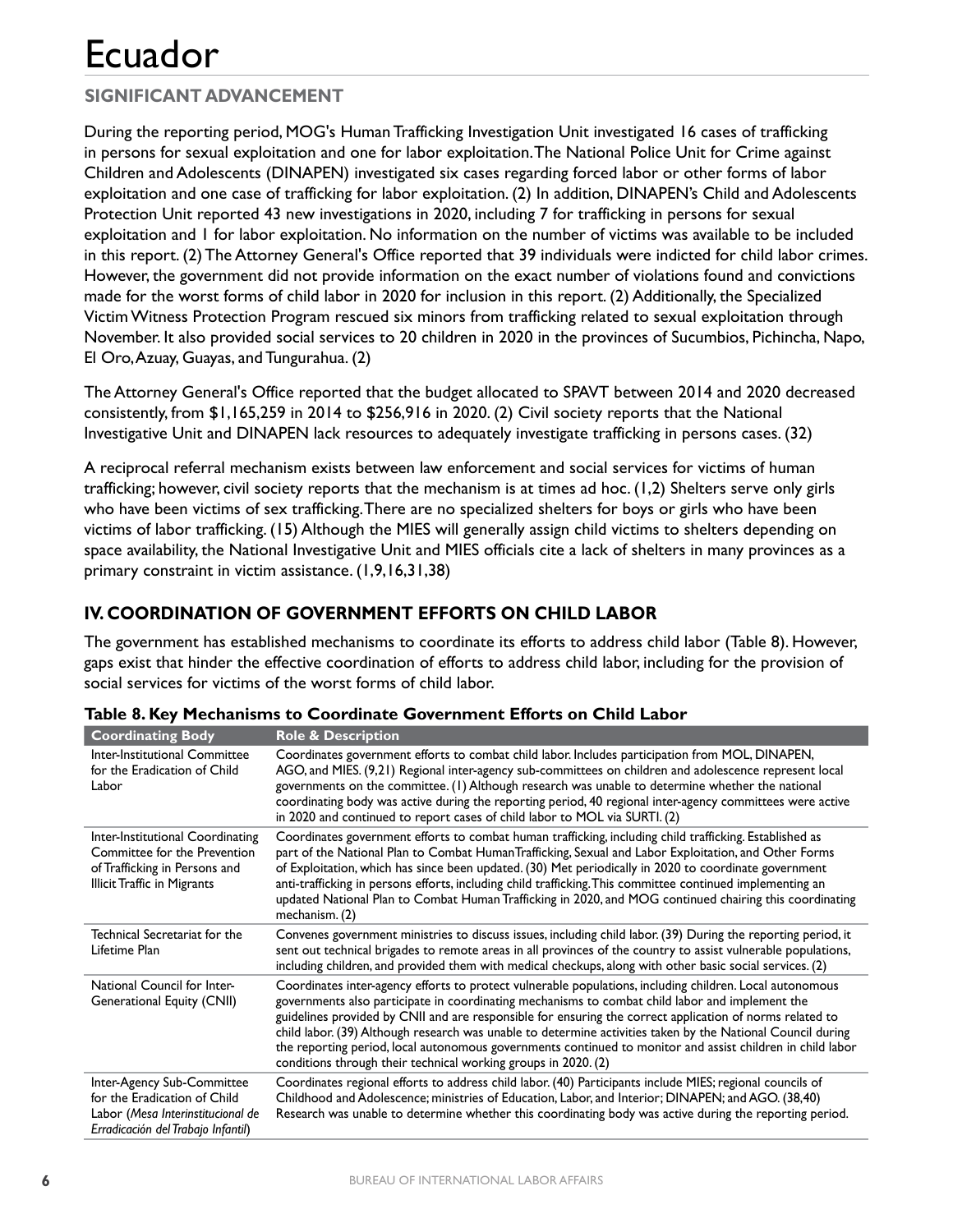Coordination between ministries providing social services has improved in recent years, but the government continues to have difficulties ensuring that some children rescued from working in the informal sector receive adequate social assistance. (41,42)

## **V. GOVERNMENT POLICIES ON CHILD LABOR**

The government has established policies related to child labor (Table 9). However, policy gaps exist that hinder efforts to address child labor, including the approval of the national action plan on child labor.

| <b>Policy</b>                                                               | <b>Description</b>                                                                                                                                                                                                                                                                                                                                                                                                                                                                                                                                                                                                                                                                                                                            |
|-----------------------------------------------------------------------------|-----------------------------------------------------------------------------------------------------------------------------------------------------------------------------------------------------------------------------------------------------------------------------------------------------------------------------------------------------------------------------------------------------------------------------------------------------------------------------------------------------------------------------------------------------------------------------------------------------------------------------------------------------------------------------------------------------------------------------------------------|
| National Project to Eradicate<br>Child Labor (PETI) (2015-<br>2017)         | Establishes a strategy to eradicate child labor in Ecuador by 2021 and prevent hazardous child labor in<br>agriculture, manufacturing, construction, and mining. Led by MOL, the plan operates under the National<br>Plan for Good Living. (6,9,43) A new 3-year national plan to eradicate child labor is still awaiting executive<br>approval, which is reportedly needed to improve inter-agency coordination. Although implemented by MOL<br>as a pilot initiative, PETI operates without a permanent budget guaranteeing a dedicated agency in charge<br>of efforts to combat child labor. (1) As of the time of this report, MOL and the other agencies involved in<br>eradicating child labor continued to work under this policy. (2) |
| National Action Plan to<br>Combat Trafficking in Persons<br>$(2019 - 2030)$ | Aims to prevent, investigate, and impose legal sanctions against human trafficking with a focus on human<br>rights, mobility, and gender, as the majority of victims in Ecuador are women. Launched in December of 2019,<br>it includes U.S.-funded support through the IOM, it is the government's first multi-sectoral plan on trafficking<br>that establishes goals for every public sector institution to address human trafficking. (44-46) In 2020, several<br>initiatives were carried out under this policy, including MIES' launch of the National Strategy for Prevention,<br>Care and Protection of People in Situations of Begging, Child Labor, Street Dwellers and Other Rights<br>Violations. (2)                              |
| Lifetime Plan (Plan Toda Una<br>Vida) (2017-2021)                           | Aims to support vulnerable populations from birth to advanced age through a series of social welfare<br>programs. Aims to reduce child labor of children ages 5 to 14 to 2.7 percent by 2021. (18,47) Led by the<br>Technical Secretariat for the Lifetime Plan. (48) In 2020, remained the government's signature social program<br>to assist vulnerable populations, including children. (2)                                                                                                                                                                                                                                                                                                                                                |

#### **Table 9. Key Policies Related to Child Labor**

In 2020, the MOL signed a Framework Agreement for Inter-Institutional Cooperation with the Association of Municipalities of Ecuador for the implementation of public policies, plans, programs, and actions aimed at the prevention and eradication of child labor. (2)

## **VI. SOCIAL PROGRAMS TO ADDRESS CHILD LABOR**

In 2020, the government funded and participated in programs that include the goal of eliminating or preventing child labor (Table 10). However, gaps exist in these social programs, including the adequacy of efforts to address all worst forms of child labor.

| <b>Program</b>                                     | <b>Description</b>                                                                                                                                 |  |  |  |
|----------------------------------------------------|----------------------------------------------------------------------------------------------------------------------------------------------------|--|--|--|
| Business Network for a Child<br>Labor Free Ecuador | UN initiative that seeks to gain commitment from participating indust<br>elimination of child labor in their supply chains, trains businesses on c |  |  |  |
|                                                    | employment opportunities for the parents of children engaged in child                                                                              |  |  |  |

### **Table 10. Key Social Programs to Address Child Labor**

| <b>Frogram</b>                                           | <b>Description</b>                                                                                                                                                                                                                                                                                                                                                                                                                                                                                                                                                                                                                                                                                                                                                                                                                                                                                                                                                                          |
|----------------------------------------------------------|---------------------------------------------------------------------------------------------------------------------------------------------------------------------------------------------------------------------------------------------------------------------------------------------------------------------------------------------------------------------------------------------------------------------------------------------------------------------------------------------------------------------------------------------------------------------------------------------------------------------------------------------------------------------------------------------------------------------------------------------------------------------------------------------------------------------------------------------------------------------------------------------------------------------------------------------------------------------------------------------|
| Business Network for a Child<br>Labor Free Ecuador       | UN initiative that seeks to gain commitment from participating industries to promote the prevention and<br>elimination of child labor in their supply chains, trains businesses on child labor prevention, and creates<br>employment opportunities for the parents of children engaged in child labor. (49) As a public-private<br>partnership, it aims to exchange best practices and design strategies towards the progressive eradication of<br>child labor among industries and their value chains. The program focuses on three geographic hubs in Azuay,<br>Pichincha, and Guayas provinces. (2) In 2020, the network executed the "Train of Dreams, Return to Classes"<br>project to adapt to new virtual educational realities during the pandemic. (2) The project benefitted 205<br>children previously removed from child labor by local NGO Miners of Dreams, providing the children with<br>access to digital resources to facilitate their continued education virtually. (2) |
| National Program to Combat<br>Child Begging <sup>+</sup> | Seeks to raise awareness about child begging and aims to facilitate social services for children begging in the<br>streets. (9) The government did not provide information on activities undertaken to implement this program<br>in 2020 for inclusion in this report.                                                                                                                                                                                                                                                                                                                                                                                                                                                                                                                                                                                                                                                                                                                      |
| Palma Futuro (2019-2022)                                 | \$6 million regional project funded by the U.S. Department of Labor and implemented by Partners of the<br>Americas to improve the implementation of social compliance systems that prevent and reduce child<br>labor and forced labor in palm oil supply chains. (50) In 2020, activities continued in Santo Domingo de las<br>Tsachilas. (2) For additional information, please see our website.                                                                                                                                                                                                                                                                                                                                                                                                                                                                                                                                                                                           |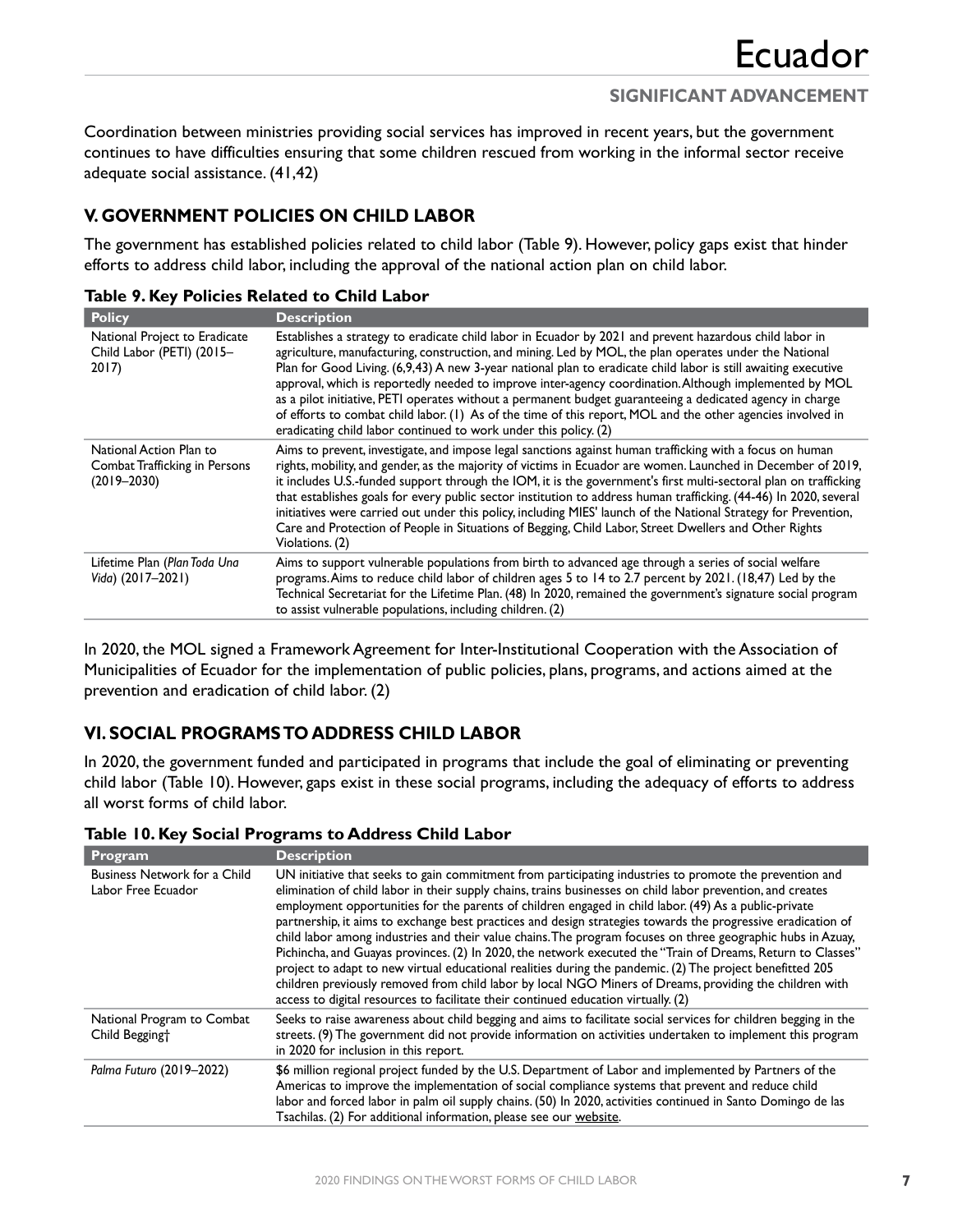## **SIGNIFICANT ADVANCEMENT**

### **Table 10. Key Social Programs to Address Child Labor (Cont.)**

| <b>Program</b>                 | <b>Description</b>                                                                                                                                                                                                                                                                                                                      |
|--------------------------------|-----------------------------------------------------------------------------------------------------------------------------------------------------------------------------------------------------------------------------------------------------------------------------------------------------------------------------------------|
| Youth Impulse (Impulso Joven)+ | Seeks to increase job training and higher education opportunities for at-risk youth, support youth<br>entrepreneurship through preferential loans, and connect employers with at-risk youth. (9) The government<br>did not provide information on activities undertaken to implement this plan in 2020 for inclusion in this<br>report. |

† Program is funded by the Government of Ecuador.

‡ The government had other social programs that may have included the goal of eliminating or preventing child labor. (9,42,51-53)

In 2020, technical teams from MIES visited families to raise awareness on the importance of school attendance and other typical childhood activities essential to the integral development of children. These teams usually comprise a psychologist, social worker, and a protection service specialist. (2) Through June 2020, they visited 8,425 families to help keep their children in school despite the partial lockdown triggered by the pandemic. MIES also delivered financial protection bonuses to families due to the additional economic hardships faced during the first stages of the pandemic. (2) In total, 950,000 people benefited from these government programs through June. (2) In addition, the government sustained funding levels under its *"Toda Una Vida"* social program and continued to publicly highlight its social brigade activities during the reporting period despite budget cuts across the public sector. These initiatives also included an expansion of monthly social payments between April and June while the government imposed mandatory lockdowns to combat the pandemic.(2)

Although civil society stakeholders commended the government's social programs, they reiterated that these programs only make limited interventions in sectors in which child labor is most prevalent, specifically the informal and agricultural sectors. (9) While the government used the social registry to provide additional social assistance payments to vulnerable families during the pandemic, research found that the registry had not been updated since 2015 and some of the most vulnerable families may have been overlooked for those payments. Civil society notes that an update to the social registry should prioritize the most vulnerable populations at risk of child labor—single mothers with more than one child. (2)

### **VII. SUGGESTED GOVERNMENT ACTIONS TO ELIMINATE CHILD LABOR**

Based on the reporting above, suggested actions are identified that would advance the elimination of child labor in Ecuador (Table 11).

| Area        | <b>Suggested Action</b>                                                                                                                                                                                                                                                                                                                             | Year(s)<br><b>Suggested</b> |
|-------------|-----------------------------------------------------------------------------------------------------------------------------------------------------------------------------------------------------------------------------------------------------------------------------------------------------------------------------------------------------|-----------------------------|
| Enforcement | Increase the number of labor inspectors to meet the ILO's technical advice.                                                                                                                                                                                                                                                                         | $2009 - 2020$               |
|             | Ensure that the labor inspectorate is properly funded so that inspectors receive sufficient resources,<br>including transportation and equipment, to adequately carry out their duties. Ensure that inspections<br>sufficiently cover sectors in which child labor has been reported, including the agricultural sector and<br>the informal sector. | $2014 - 2020$               |
|             | Ensure that labor inspectors have sufficient knowledge of existing laws, penalties, processes, and<br>training in victim identification to conduct inspections and refer victims to social services.                                                                                                                                                | $2015 - 2020$               |
|             | Ensure that laws and regulations governing child labor, especially hazardous labor, are enforced<br>consistently throughout the country, including in rural areas and family-run businesses.                                                                                                                                                        | $2016 - 2020$               |
|             | Publish information on the number of criminal violations found and convictions of crimes related to<br>the worst forms of child labor.                                                                                                                                                                                                              | $2019 - 2020$               |
|             | Ensure that criminal investigators, including the National Police Unit for Crimes against Children and<br>Adolescents and the Specialized Victim Witness Protection Program, receive sufficient resources to<br>investigate cases of the worst forms of child labor and refer victims to services.                                                  | $2019 - 2020$               |
|             | Ensure that investigators receive sufficient resources, including shelters for victims, to investigate<br>cases of the worst forms of child labor and refer victims.                                                                                                                                                                                | $2016 - 2020$               |
|             | Strengthen the provision of specialized services for victims of human trafficking.                                                                                                                                                                                                                                                                  | $2018 - 2020$               |

#### **Table 11. Suggested Government Actions to Eliminate Child Labor**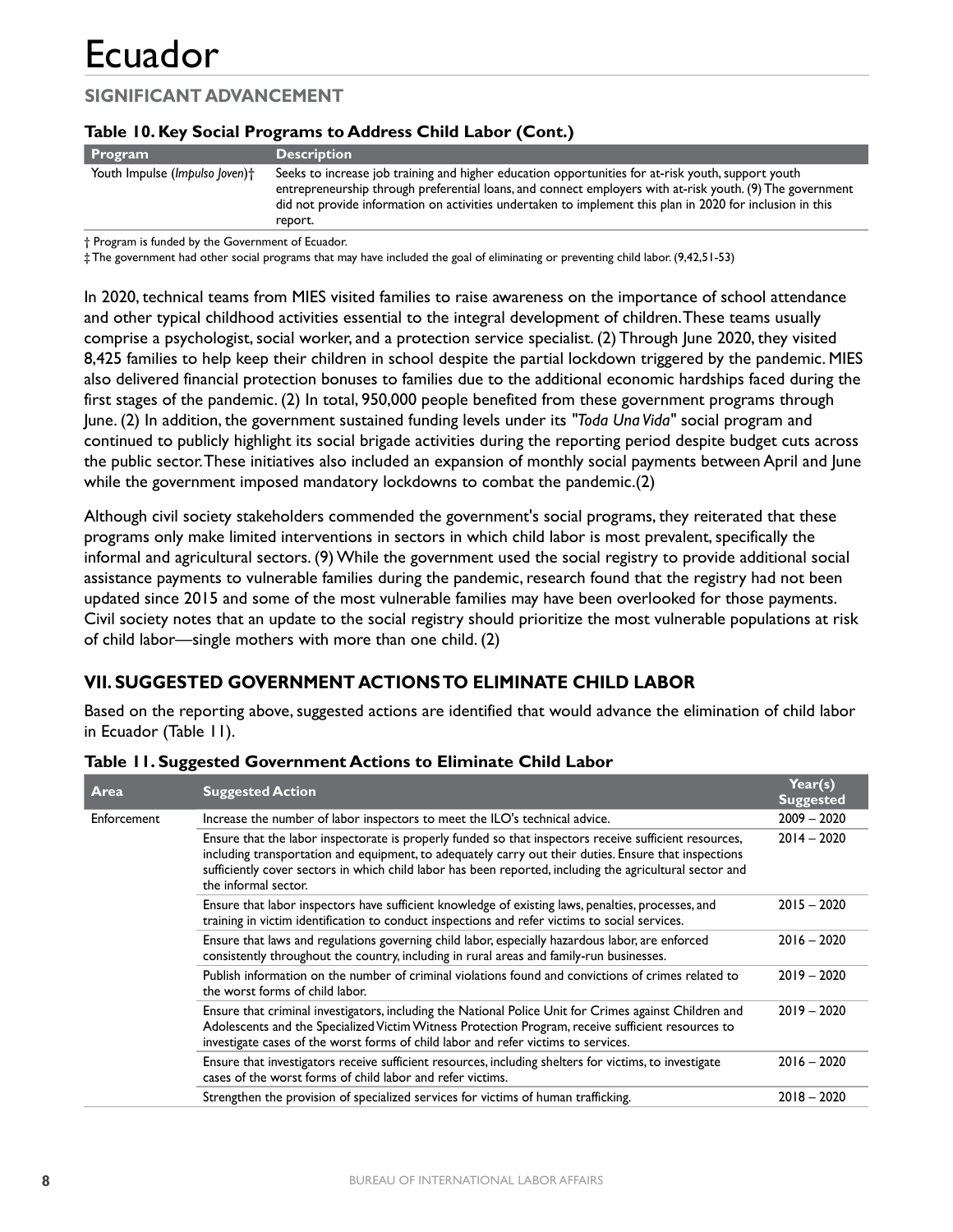### **SIGNIFICANT ADVANCEMENT**

| . .                    |                                                                                                                                                                                                                                                                                                                                                                         |                             |
|------------------------|-------------------------------------------------------------------------------------------------------------------------------------------------------------------------------------------------------------------------------------------------------------------------------------------------------------------------------------------------------------------------|-----------------------------|
| Area                   | <b>Suggested Action</b>                                                                                                                                                                                                                                                                                                                                                 | Year(s)<br><b>Suggested</b> |
| Coordination           | Ensure that key coordinating committees and councils, including the Inter-Institutional Committee for<br>the Eradication of Child Labor, the Inter-Agency Sub-Committee for the Eradication of Child Labor,<br>and the National Council for Inter-Generational Equity convene and undertake activities on a regular<br>basis to address the worst forms of child labor. | $2019 - 2020$               |
|                        | Strengthen coordinating mechanisms among ministries providing social services to victims of child<br>labor, especially in the informal sector.                                                                                                                                                                                                                          | $2015 - 2020$               |
| Government<br>Policies | Update the National Plan to Eradicate Child Labor to ensure adequate funding for implementation<br>and effective inter-agency coordination.                                                                                                                                                                                                                             | $2019 - 2020$               |
|                        | Transition the National Plan to Eradicate Child Labor from its original pilot project status to a<br>permanent directorate with a permanent budget.                                                                                                                                                                                                                     | 2020                        |
| Social Programs        | Conduct a comprehensive child labor survey so that there is sufficient data to inform government<br>actions to eliminate child labor.                                                                                                                                                                                                                                   | $2018 - 2020$               |
|                        | Enhance efforts to eliminate barriers and make education accessible for all children, including<br>indigenous and refugee children and children from rural areas, by increasing classroom space and<br>teachers, addressing teen pregnancy issues, and providing adequate transportation.                                                                               | $2014 - 2020$               |
|                        | Enhance efforts to address exploitative labor practices and labor trafficking of migrant and refugee<br>children.                                                                                                                                                                                                                                                       | $2018 - 2020$               |
|                        | Ensure that children of refugees and migrants have full access to education.                                                                                                                                                                                                                                                                                            | $2018 - 2020$               |
|                        | Ensure that all social programs that address child labor, including the National Program to Combat<br>Child Begging and Youth Impulse, are active and publish information on activities taken during the<br>reporting period.                                                                                                                                           | $2019 - 2020$               |
|                        | Ensure that social programs make interventions in sectors in which child labor is most prevalent,<br>specifically in the informal and agricultural sectors.                                                                                                                                                                                                             | $2018 - 2020$               |
|                        | Ensure that the social registry includes families most vulnerable to child labor by updating the list of<br>recipients of social assistance.                                                                                                                                                                                                                            | 2020                        |

### **Table 11. Suggested Government Actions to Eliminate Child Labor (Cont.)**

#### **REFERENCES**

- 1 U.S. Embassy- Quito. Reporting. February 4, 2020.
- 2 U.S. Embassy- Quito. Reporting. February 24, 2021.
- 3 UNESCO Institute for Statistics. Gross intake ratio to the last grade of primary education, both sexes (%). Accessed March 3, 2021. For more information, please see "Children's Work and Education Statistics: Sources and Definitions" in the Reference Materials section of this report.<http://data.uis.unesco.org/>
- 4 ILO. Analysis of Child Economic Activity and School Attendance Statistics from National Household or Child Labor Surveys. Original data from Encuesta Nacional de Empleo, Desempleo y Subempleo (ENEMDU), 2019. Analysis received March 2021. Please see "Children's Work and Education Statistics: Sources and Definitions" in the Reference Materials section of this report.
- 5 UNICEF official. Interview with USDOL official. September 3, 2019.
- 6 Government of Ecuador. PETI Proyecto de Erradicación del Trabajo Infantil 2018–2021. 2018. Source on file.
- 7 IOM. Diagnostico Situacional Sobre la Trata de Personas en la Provincia de Pichincha. 2017. Source on file.
- 8 Defensoria del Pueblo Ecuador. Informe de verificacion de Derechos Humanos: La Indigna situacion de familias que viven dentro de las haciendas de abaca de la empresa Japonesa Furukawa Plantaciones C.A. Ecuador. February 18, 2019. [https://www.dpe.gob.ec/wp-content/dpecomunicacion/Informe final](https://www.dpe.gob.ec/wp-content/dpecomunicacion/Informe%20final%20furukawa.pdf)  [furukawa.pdf](https://www.dpe.gob.ec/wp-content/dpecomunicacion/Informe%20final%20furukawa.pdf)
- U.S. Embassy- Quito. Reporting. February 8, 2019.
- 10 IOM. Diagnostico Situacional Sobre la Trata de Personas en la Provincia de Manabi. 2017. Source on file.
- 11 UCW. Entendiendo el trabajo infantil y el empleo juvenil en Ecuador. September 2017. http://152.228.134.147/attachment/27092017229Ecuador\_interagency [report\\_12092017.pdf](http://152.228.134.147/attachment/27092017229Ecuador_interagency_report_12092017.pdf)
- 12 Observatorio Social del Ecuador. Niñez, migración y fronteras. 2013. Source on file.
- 13 El Comercio. En Quito, niños venezolanos vuelven a las vías junto a padres. November 27, 2019. [https://www.elcomercio.com/actualidad/quito-ninos-venezolanos](https://www.elcomercio.com/actualidad/quito-ninos-venezolanos-mendicidad-migracion.html)[mendicidad-migracion.html](https://www.elcomercio.com/actualidad/quito-ninos-venezolanos-mendicidad-migracion.html)
- 14 El Universo. Un 8% de poblacion infantil trabaja en las zonas urbanas de Ecuador. June 10, 2019. [https://www.eluniverso.com/guayaquil/2019/06/10/nota/7370001/8](https://www.eluniverso.com/guayaquil/2019/06/10/nota/7370001/8-poblacion-infantil-trabaja-zonas-urbanas) [poblacion-infantil-trabaja-zonas-urbanas](https://www.eluniverso.com/guayaquil/2019/06/10/nota/7370001/8-poblacion-infantil-trabaja-zonas-urbanas)
- 15 U.S. Embassy- Quito. Reporting. February 19, 2021.
- 16 U.S. Embassy- Quito. Reporting. March 11, 2019.
- 17 U.S. Department of State. Trafficking in Persons Report- 2020: Ecuador. Washington, DC, June 26, 2020. [https://www.state.gov/reports/2020-trafficking-in-persons-report/](https://www.state.gov/reports/2020-trafficking-in-persons-report/ecuador/) [ecuador/](https://www.state.gov/reports/2020-trafficking-in-persons-report/ecuador/)
- 18 U.S. Embassy- Quito. Reporting. January 16, 2018.
- 19 Ministry of Economic and Social Inclusion official. Interview with USDOL official. September 4, 2019.
- 20 U.S. Department of State. Country Reports on Human Rights Practices-2019: Ecuador. Washington, DC, March 11, 2019. [https://www.state.gov/](https://www.state.gov/wp-content/uploads/2020/02/ECUADOR-2019-HUMAN-RIGHTS-REPORT.pdf) [wp-content/uploads/2020/02/ECUADOR-2019-HUMAN-RIGHTS-](https://www.state.gov/wp-content/uploads/2020/02/ECUADOR-2019-HUMAN-RIGHTS-REPORT.pdf)[REPORT.pdf](https://www.state.gov/wp-content/uploads/2020/02/ECUADOR-2019-HUMAN-RIGHTS-REPORT.pdf)
- 21 U.S. Department of State official. E-mail communication to USDOL official. April 27, 2018.
- 22 IOM. Diagnostico Situacional Sobre la Trata de Personas en la Provincia de Guayas. 2017. Source on file.
- 23 Government of Ecuador. Constitución del Ecuador. Enacted: 2008. [https://www.oas.org/juridico/pdfs/mesicic4\\_ecu\\_const.pdf](https://www.oas.org/juridico/pdfs/mesicic4_ecu_const.pdf)
- 24 Government of Ecuador. Ley Orgánica de Educación Intercultural. Enacted: 2011. Source on file.